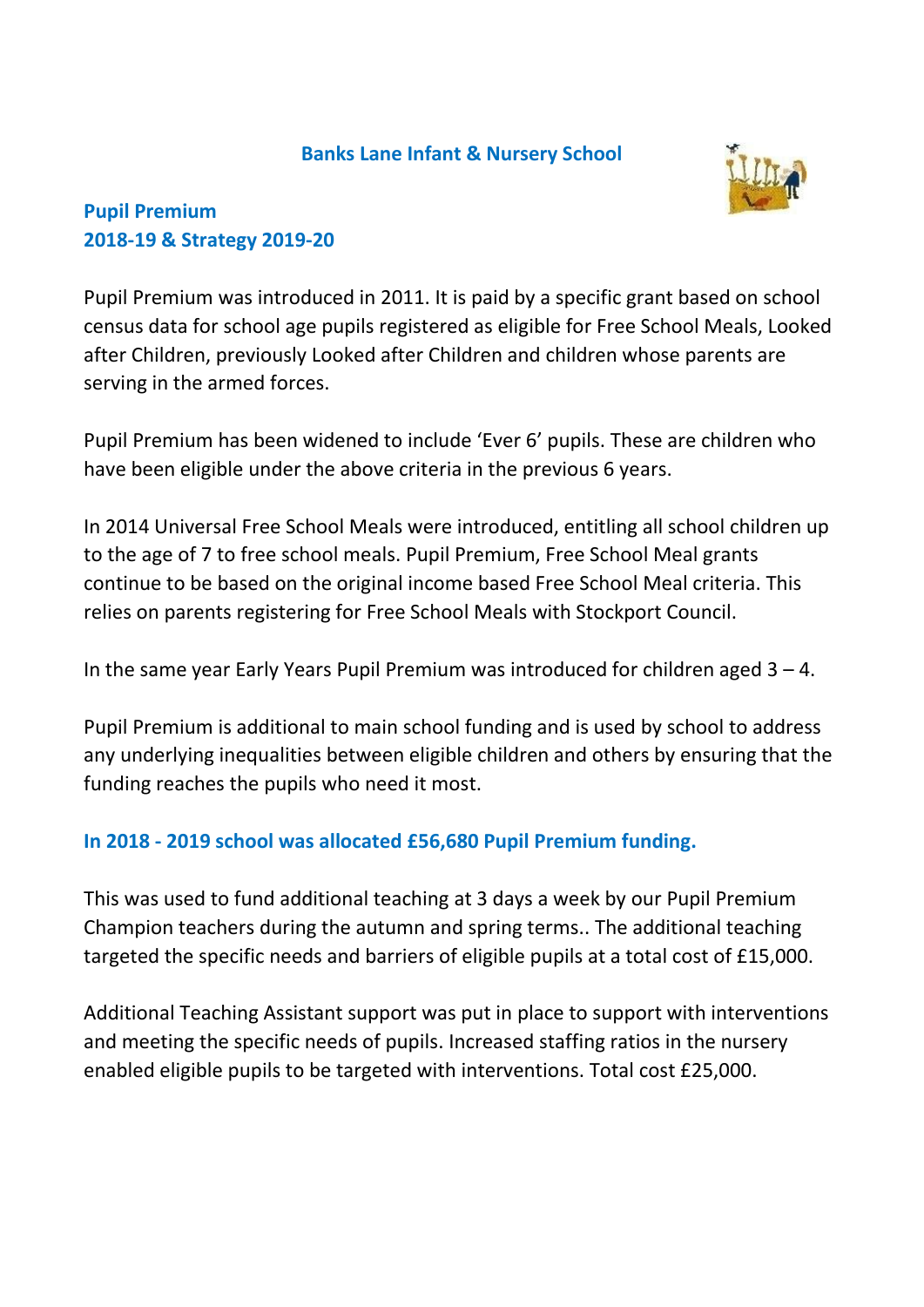A Learning mentor was appointed in January 2017. A key focus of the role is to support vulnerable families and to improve the attendance & support early intervention for Pupil Premium children at an approximate cost of £12,000.

Professional development focused on attention difficulties, mental health & wellbeing & curriculum design, including Drama, Engagement & Active Learning and retention strategies at a cost of £2,500.

Trips and events were subsidised for eligible pupils at a cost of £1000. Clubs, including dance, singing, art nurture and geography club have been funded by school at a cost of £500 & Homework Club focuses on parental engagement and family support.

Speech & Language therapy at a cost of £2,200 has focused on early intervention for pupils with delayed speech and language.

#### **Outcomes for pupils July 2019**

**Children Meeting the Expected Standard at the end of Key Stage 1 (14 FSM eligible and 17 Pupil Premium children)**

|                                   | <b>Reading</b> | <b>Writing</b> | <b>Maths</b> | <b>Science</b> |
|-----------------------------------|----------------|----------------|--------------|----------------|
| <b>National all Children</b>      | 75%            | 69%            | 76%          | 82%            |
| <b>School Free School Meals</b>   | 71%            | 86%            | 79%          | 79%            |
| <b>National Free School Meals</b> | 60%            | 53%            | 61%          | 69%            |
| <b>School Pupil Premium</b>       | 76%            | 88%            | 82%          | 82%            |
| <b>National Pupil Premium</b>     | 62%            | 55%            | 62%          | 71%            |

As a result of our specialist teaching, bespoke interventions, high expectations & inclusive approaches outcomes for our Free School Meal and Pupil Premium groups at the expected standard + stand significantly higher than similar groups nationally. For the Pupil Premium group outcomes are higher than for all children nationally. This is also the case for our FSM children in writing & maths. Outcomes for this group are close to national outcomes for all pupils in reading & science.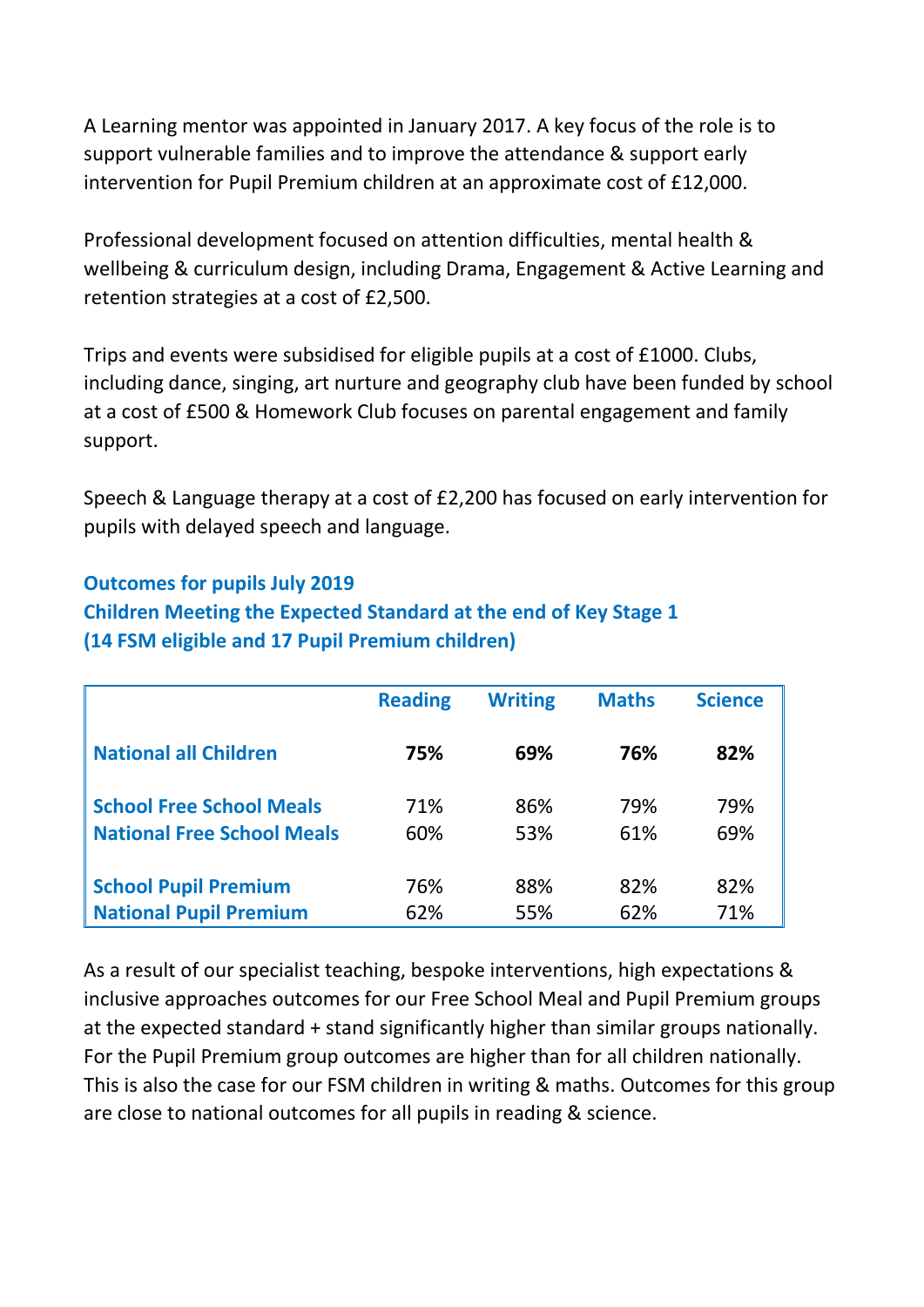At the Greater Depth Standard, outcomes for this cohort are significantly higher than the national average for all children for both the Free School Meal and Pupil Premium groups across reading, writing & maths.

### **Early Years Foundation Stage (7 FSM eligible children & 7 Pupil Premium)**

In the Early Years Foundation Stage 72% of our 7 FSM/ Pupil Premium children achieved a Good Level Development. This is in line with the national average for all children and the school average for all children.

#### **Phonics Screen (4 FSM & 6 Pupil Premium)**

In Year 1 75% of our 4 FSM & 67% of our Pupil Premium group achieved the Phonics Screen. FSM outcomes are in line with outcomes for all children at school (74%) and above the national average for FSM children 970%) but stand below the national average for all children at 82%. By the end of Year 2 94% of Pupil Premium had achieved the phonic screen. Phonics

Whole school attendance for 2018-19 stands at 94.6% for the Free School Meal children and 95.44% for the Pupil Premium group. For all children in school the average attendance stands at 96%. Mrs Murphy, the learning mentor worked closely with 4 families for whom attendance was a concern at below 90%. Working with a wide range of agencies and support groups, attendance was raised for 75% of the group.

The progress of our Pupil Premium children from all Early Years Foundation Stage starting points is at least in line with the average progress for all children nationally in 2018 & in many cases, particularly in writing it is higher. Evaluation of our strategy shows that from their starting points all children made good progress in terms of ability to access the curriculum and approaches to learning, including confidence and resilience.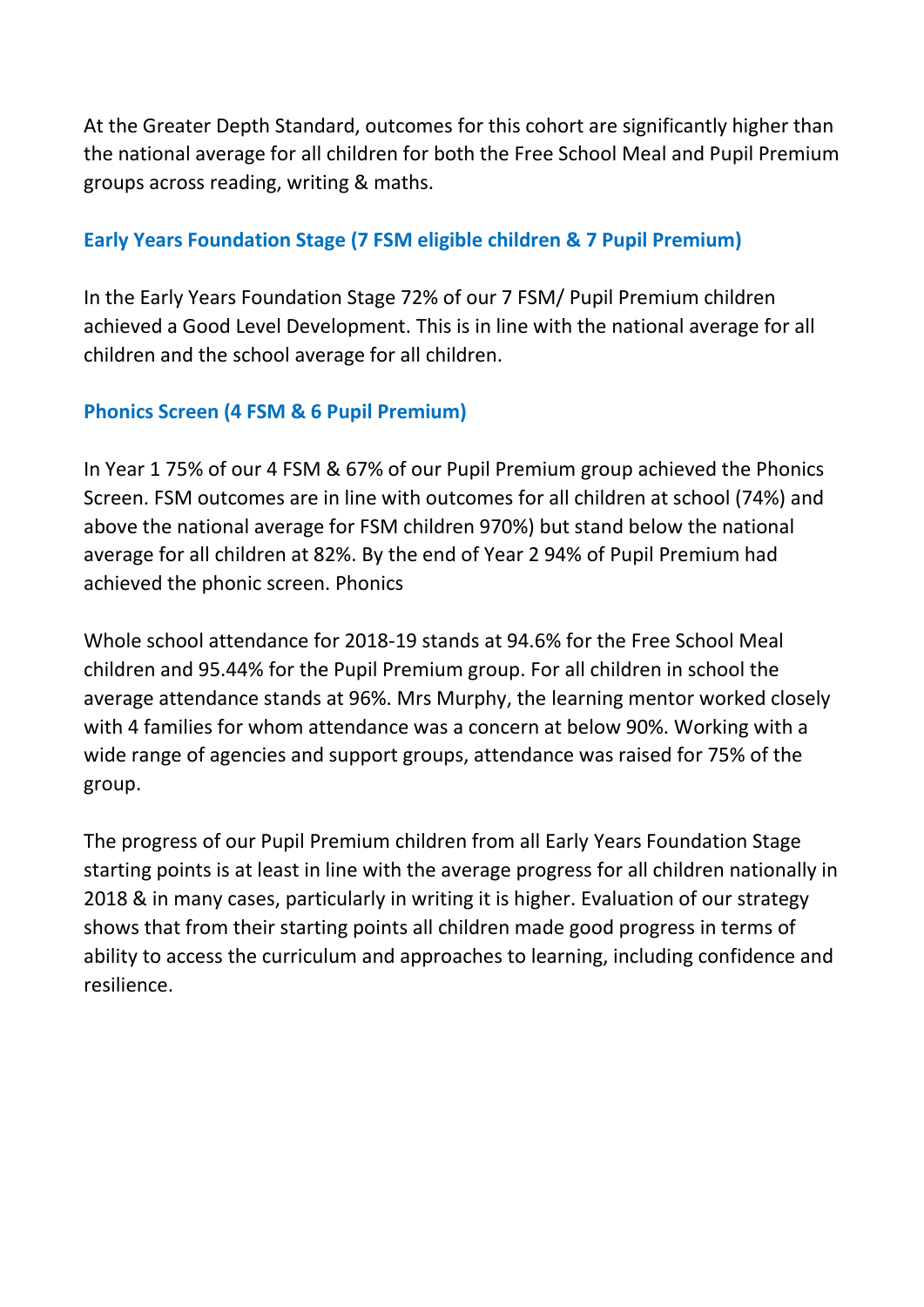# **In 2019-2020 school has been allocated a Pupil Premium Grant of £40,580**

Objectives for pupils in planning Pupil Premium spending include:

- The provision of additional educational support to improve progress and raise standards of achievement
- To continue to narrow the gap between the achievement of Pupil Premium children and their peers, particularly in the current Year 2 cohort.
- To improve outcomes in the phonic screen in Year 1
- To continue to improve the attendance of the Pupil Premium children.
- To address underlying inequalities between Pupil Premium children and their peers
- To raise the confidence, esteem and aspirations of Pupil Premium children

School has carefully considered the "Barriers to Learning" of our current Pupil Premium children in determining our strategy. The Pupil Premium Grant will be used to fund:

- Continued provision of one to one and small group additional teaching led by our Pupil Premium champion and supported by our HLTA & Teaching Asssistants
- Learning Mentor focusing on attendance, early intervention and family support
- Speech and Language Therapy
- Professional Development focusing on curriculum leadership, mental health & Metacognition and Self-Regulated Learning to enhance our provision, increase staff expertise and promote healthy minds, resilience and self-regulation
- To continue to fund additional teaching assistant time and additional nursery support to enable delivery of specific interventions, including 'Mindful Lunchtimes'
- Homework club
- The wider curriculum and enrichment opportunities, including funding of trips and events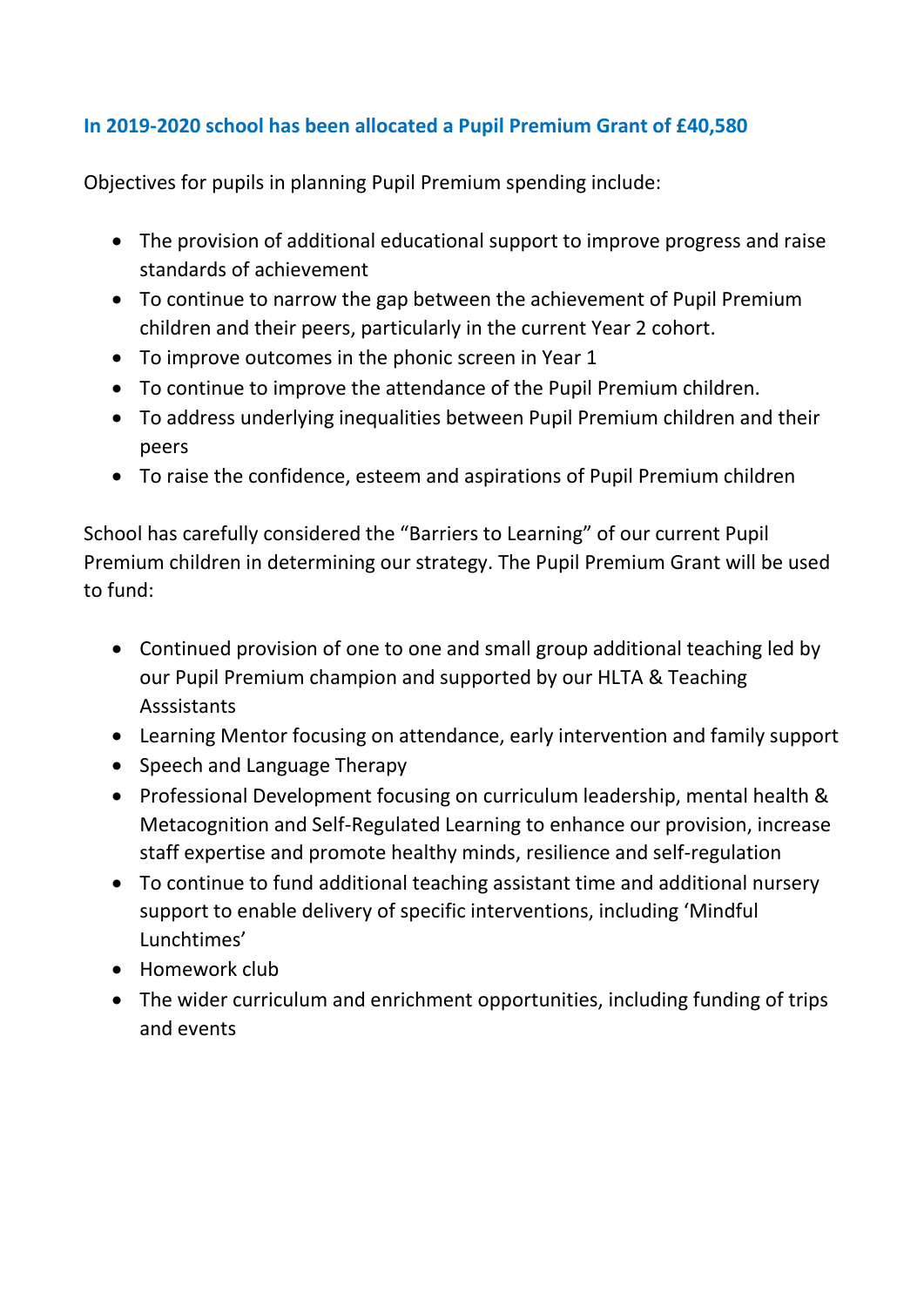|                                                                                                                  |                       | <b>Pupil Premium Strategy 2019/20</b><br><b>Pupil Premium Allocation £40,580</b>                                                                                                                                                                                                                                                                                                                                        |
|------------------------------------------------------------------------------------------------------------------|-----------------------|-------------------------------------------------------------------------------------------------------------------------------------------------------------------------------------------------------------------------------------------------------------------------------------------------------------------------------------------------------------------------------------------------------------------------|
| <b>Project</b>                                                                                                   | <b>Approx</b><br>cost | <b>Barriers to Learning and planned outcomes</b>                                                                                                                                                                                                                                                                                                                                                                        |
| <b>Additional teaching</b><br>led by the Pupil<br>Premium Champion,<br>supported by the<br><b>HLTA &amp; TAS</b> | £20,000               | <b>Barriers</b><br>Identification of individual barriers to learning, targeted support, individual programmes and<br>classroom recommendations ('Bright Maths and literacy interventions, homework support,<br>additional reading, phonics support)<br><b>Outcomes</b><br>Increased attainment, engagement, confidence and resilience. A cohesive approach and<br>strong communication between all supporting services. |
| Sustained role of the<br>Learning Mentor.                                                                        | £12,000               | <b>Barriers</b><br>Attendance and punctuality, medical needs, Parental support, vulnerable families<br><b>Outcomes</b><br>Early intervention, family support, management of medical needs, improved attendance and<br>punctuality, outreach work & liaison with agencies, including Team around the School,<br>interventions including Lego Therapy.<br>Improved attendance, raised confidence, progress and attainment |
| Speech & language<br>therapy                                                                                     | £2,200                | <b>Barriers</b><br>Delayed speech and language development<br><b>Outcomes</b><br>Early intervention for pupils & increased chances of attaining age appropriate expectations,<br>particularly in literacy by the end of Year 2.                                                                                                                                                                                         |
| Professional<br>development                                                                                      | £1,500                | <b>Barriers</b><br>Attention, esteem, self-regulation, anxiety issues and approaches to learning<br><b>Outcomes</b>                                                                                                                                                                                                                                                                                                     |